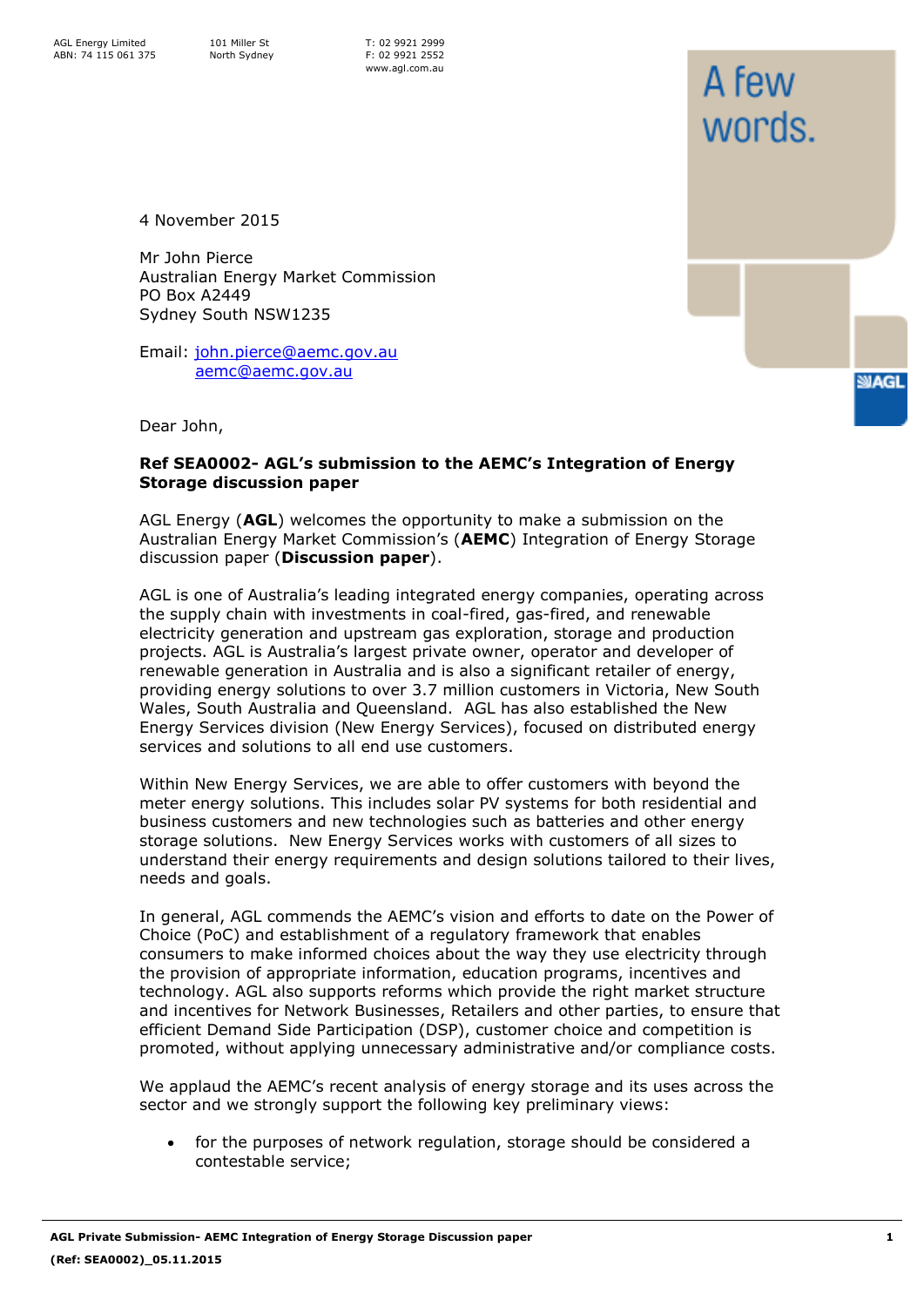

- market arrangements should promote customer choice while providing a level playing field for market participants;
- customer choice should be based on clear price signals which drive innovation, at minimum cost, from service providers seeking to provide a compelling value proposition to the consumer;
- economic regulation should only be contemplated where competitive forces cannot deliver customer benefits and innovative service offerings. Considering the number of competitive players entering the Australian storage market, regulation should not be necessary;
- strict ring fencing provisions should apply to Network Businesses looking to install energy storage behind the meter:
	- o Network Businesses should not be able to install storage in contestable markets, including behind the meter, unless they do so through a separate ring fenced business.
	- o in the course of performing its regulated activities, Network Businesses will collect commercially sensitive information and data. Ring fencing should also address use of such information and ensure that this sensitive information is not used to provide a Network Businesses with an unfair advantage in contestable markets.
	- o Network Businesses should not be able to restrict access to infrastructure or provide access on less favourable terms than to its affiliate.

In addition to the above AGL is of the view that the following policy objectives are needed to further competition and customer choice in the uptake of DSP.

### **Network Regulation**

AGL agrees with the AEMC that for the purposes of network regulation, storage should be considered a contestable service and the regulatory framework and market arrangements must promote customer choice and provide a level playing field for market participants.

In conjunction with this principle, AGL therefore concurs with the AEMC's position that Network Businesses must adhere to strict ring fencing provisions if they wish to participate in the competitive market.

However, AGL believes that the provision of energy storage services at the grid level should occur on an open and competitive basis to maximise the efficiency of network investment. A lack of competition in the storage space would mean that any solution will be limited to options that are available to or chosen by the network, and will be priced only on the basis of the cost to the Network Business of providing that service.

Although Network Businesses should always consider energy storage for network management solutions as an alternative to traditional network investment, they should not be allowed, as monopoly businesses, to utilise their regulated funding for technologies and offers to customers for non-network solutions. AGL considers that this would be contradictory to the AEMC's POC recommendations to ensure that demand side technologies and services are provided under a competitively neutral basis, which is fundamental for customer choice and ensuring customer engagement and participation.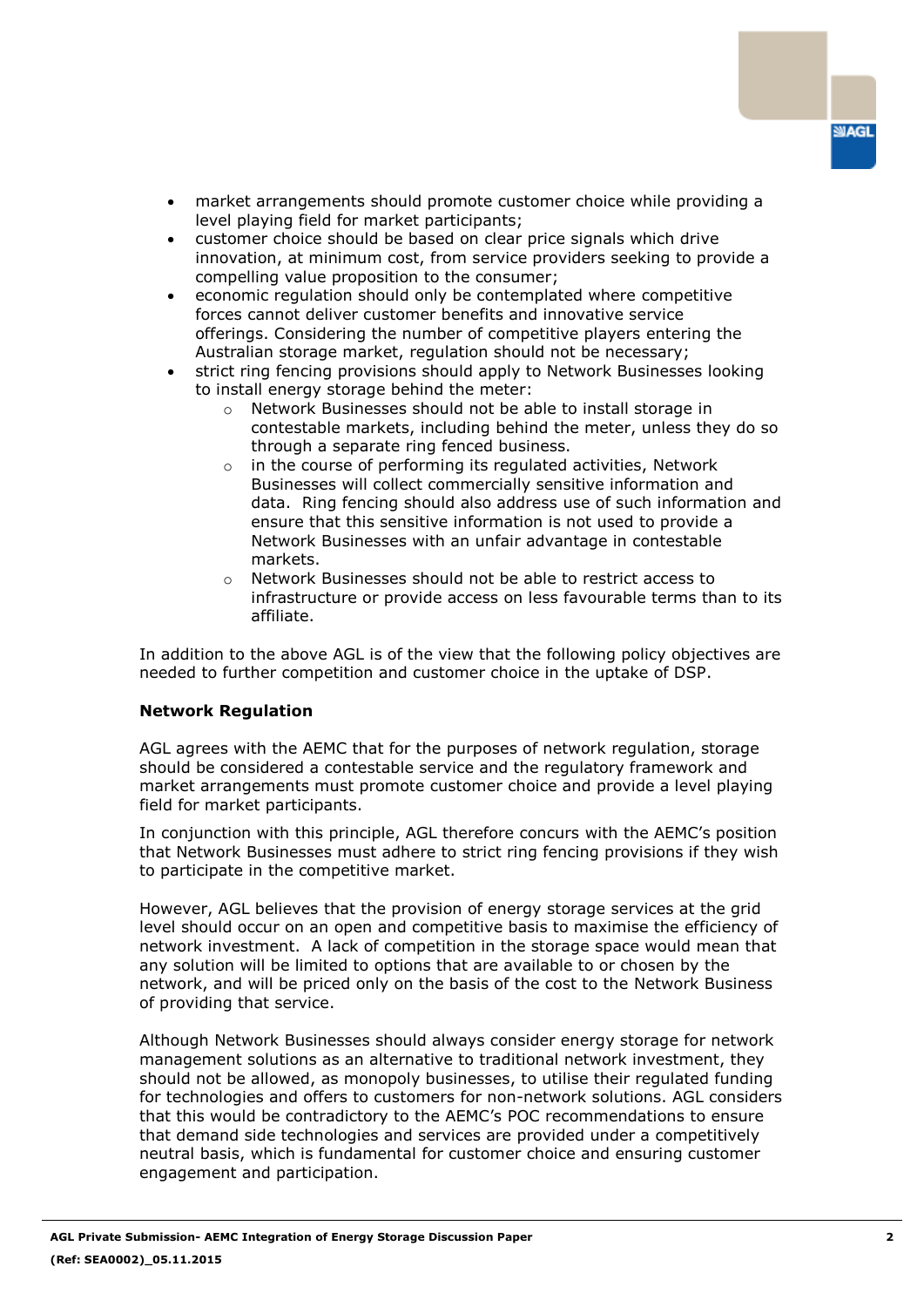Clearly, the development of storage service options by Network Businesses at the customer level would also see a reduction in customer choice in technology and energy supply options, as customer options may be restricted through monopoly arrangements relating to mandated demand management activities.

Further, AGL points out that the economic incentive for storage by retail customers centres on the ability to draw on the various value streams by maximising self-consumption and minimising exports. As such, a retail customer who installs storage in reality would be complimenting their local Network Business by reducing their dependence on the grid and its infrastructure. In other words, by installing storage, the customer reduces the burden on the network system and the augmentation works imposed on Network Businesses.

## **Grid Connection**

Although AGL acknowledges the improvements to the grid connection for, embedded generation through the establishment of NER Chapter 5A, AGL considers that the processes implemented by Network Businesses are inconsistent, inefficient and generally lack transparency. As a result, we note that a number of customer requests for solar across residential and business customers have been delayed and/or rejected/modified, in most cases without a clear rationale from the network businesses. Although we believe that the connection process could apply to storage applications, we consider that further improvements are necessary to address these issues.

AGL also notes that Network Businesses play a gate-keeper role for all grid connections for contestable services on their network. We believe this is inefficient and unfair, especially as a number of Network Businesses have acknowledged their interests in competing in these contestable markets. To remain as gate-keeper will provide Network Businesses with an inequitable market advantage, and also potentially introduces a level of bias in the processing of applications.

We therefore propose that an independent gate-keeper, an existing authorised body, such as the Australian Energy Market Operator (AEMO) or Australian Energy Regulator (AER), should be appointed to administer and approve all grid applications, to ensure a fair, efficient and streamlined process for customers who seek to install embedded generation. We welcome the opportunity to work with the AEMC to further develop this proposed market role.

Further, AGL also believes that an automatic approval threshold should be applied to connection applications which do not require network upgrade or augmentation works. We consider that this threshold for retail customers should be initially set at 5kW, and applied to all systems that meet the requirements set out in AS4777. Although we acknowledge that an increased penetration rate of solar PV may increase the risk to network infrastructure during times of peak load, these are generally few and far between, and would be offset through the installation of storage. AGL welcomes the opportunity of Network Businesses to discuss alternative arrangements to address these risks, without impacting customer systems, reducing customer choice or preventing market competition which drives innovation.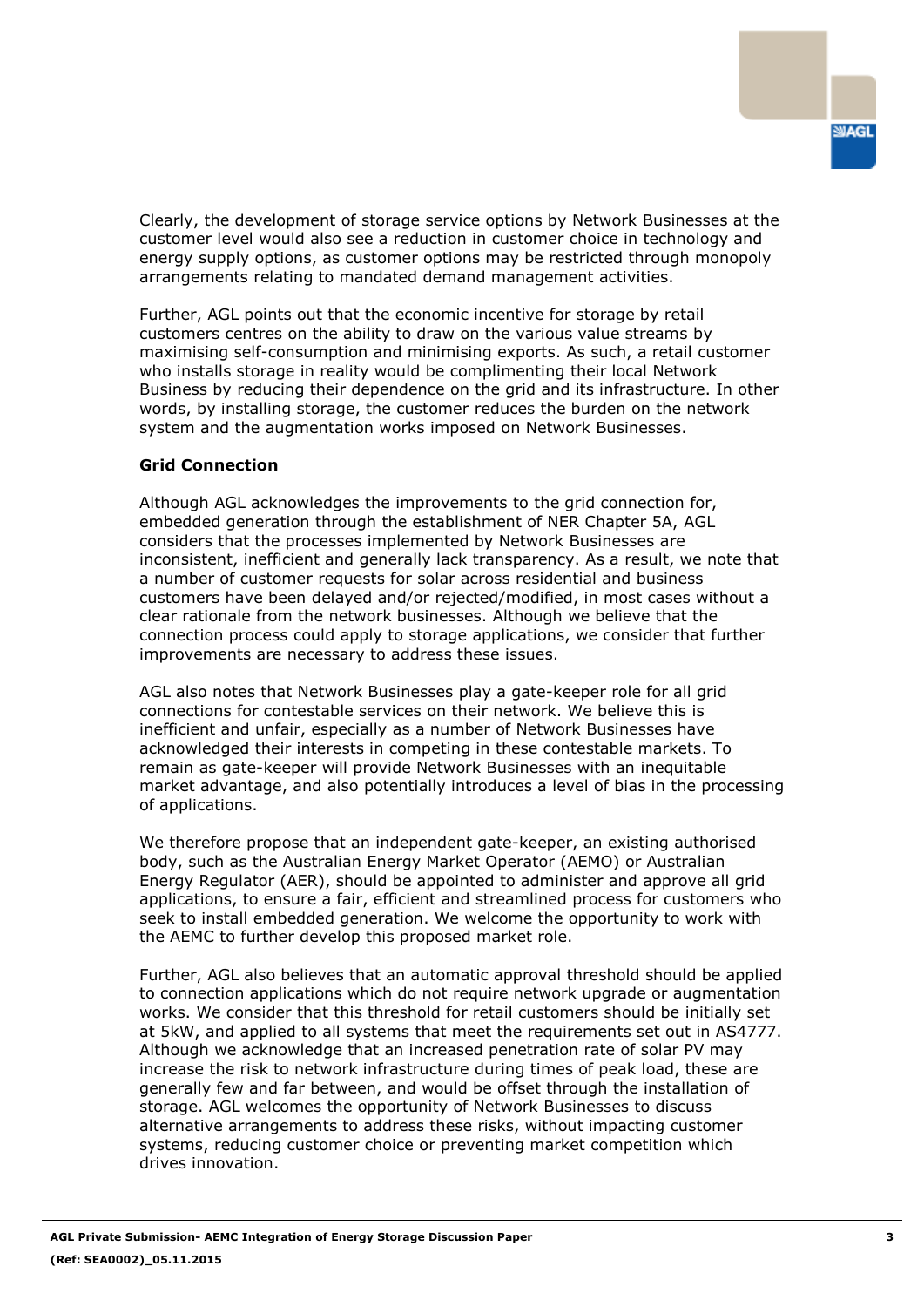### **Appropriate technology standards**

AGL believes that appropriate technical standards need to be established as a key priority when looking at energy storage. Safety is paramount for AGL and we therefore encourage the AEMC and Standards Australia to address this issue as a priority. However, we also believe that all standards should remain agnostic of current and future regulation and, where possible, be based on international standards. This is fundamental to ensure that standards do not introduce barriers to customer choice, or limit investment and innovation which is critical in reducing costs.

A key example of standards development is AS4777. In our view this standard should only set out the technical and safety specifications of inverter energy systems for grid connection purposes. However, the recently published version of AS4777.2 <sup>1</sup>has the ability to implicitly mandate another Australian Standard, AS 4755, which sets out a control framework for grid connections. This arrangement may lead to anti-competitive outcomes to the market, by enabling Network Businesses to control the demand response of any inverter system connected to their network, where they consider it necessary to curtail load. This action risks impacting customer choice and use, and will limit the ability of market parties to develop innovative offerings.

Furthermore, AS4777 does not align with the principles and recommendations of the PoC and instead enables actions which are in fact contradictory to delivering these outcomes. AGL believes that changes to the NER are required to counter any undue risk to customers, by obligating Network Businesses to notify a customer where it has identified a network load issue, and to provide suitable financial compensation for the customer's lost value stream. Where this obligation cannot be introduced, we consider that the NER should at a minimum, restrict Network Businesses from interfering with a retail customer's inverter system (i.e. override AS4777 network control provisions) without explicit consent from the customer.

### **Registration of a generation unit and load**

AGL believes that while the overall framework supports storage, the framework was primarily developed for larger size customers and generators. However, with the increase of small scale distributed energy solutions and in particular storage, the registration process will need to be reviewed and streamlined.

The need to register storage in multiple categories will need to be carefully assessed against "fit-for-purpose" criteria, as the operation and functionality of storage devices as a generator or customer or both, will evolve over its life cycle as market and customer needs change.

Current registration processes for each category are designed for proponents who have resources and expertise to deal with regulatory and technical complexities. AGL believes this needs to be simplified and standardised to account for the registration of a storage device, without any unnecessary complications associated with other types of generation, such as frequency

ł

 $<sup>1</sup>$  Grid connection of energy systems via inverters – Part 2: Inverter requirements; published 9 October 2015</sup>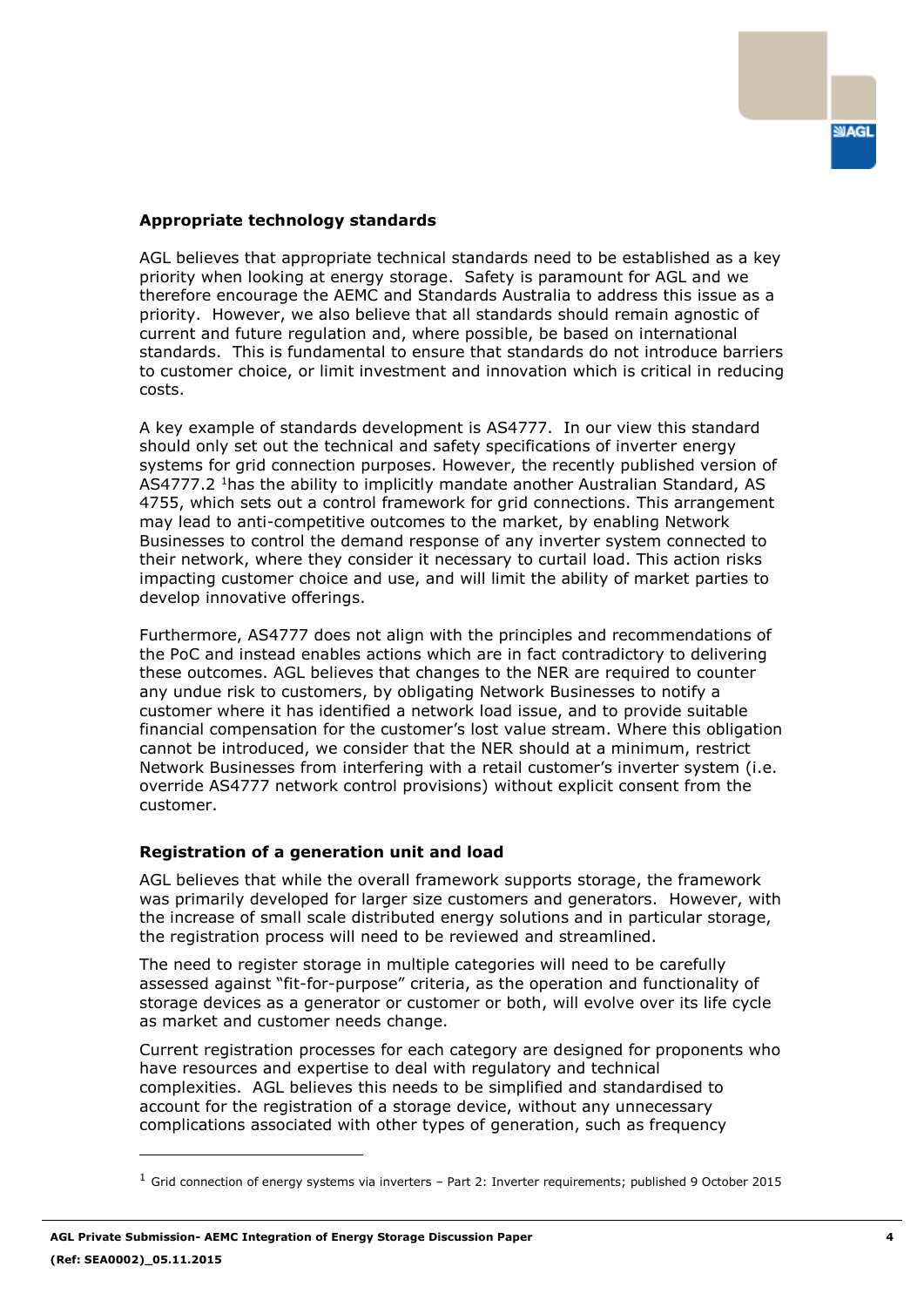

issues. In addition, the criteria for generator and customer registration need to be reviewed based on the size and complexity of the connection to ensure that registration processes do not create barriers for entry and the uptake of these new technologies.

AGL also notes the importance of cost-reflective/ demand pricing to drive market transformation and the uptake of new energy storage products and services. Setting up a sustainable pricing framework which allows for the entry of new technologies, along with providing confidence for customers will be an essential complementary element of policy reform to many of the issues raised within this discussion paper.

As distributed energy solutions provider in the NEM, including energy storage solutions, we welcome the opportunity to work with the AEMC further on this initiative.

Our detailed responses to the questions posed by the AEMC are in the attached appendix A.

Should you have any questions in relation to this submission, please contact me on 0402 060 120.

Yours sincerely,

Bee

Stephanie Bashir Head of Policy and Regulation, New Energy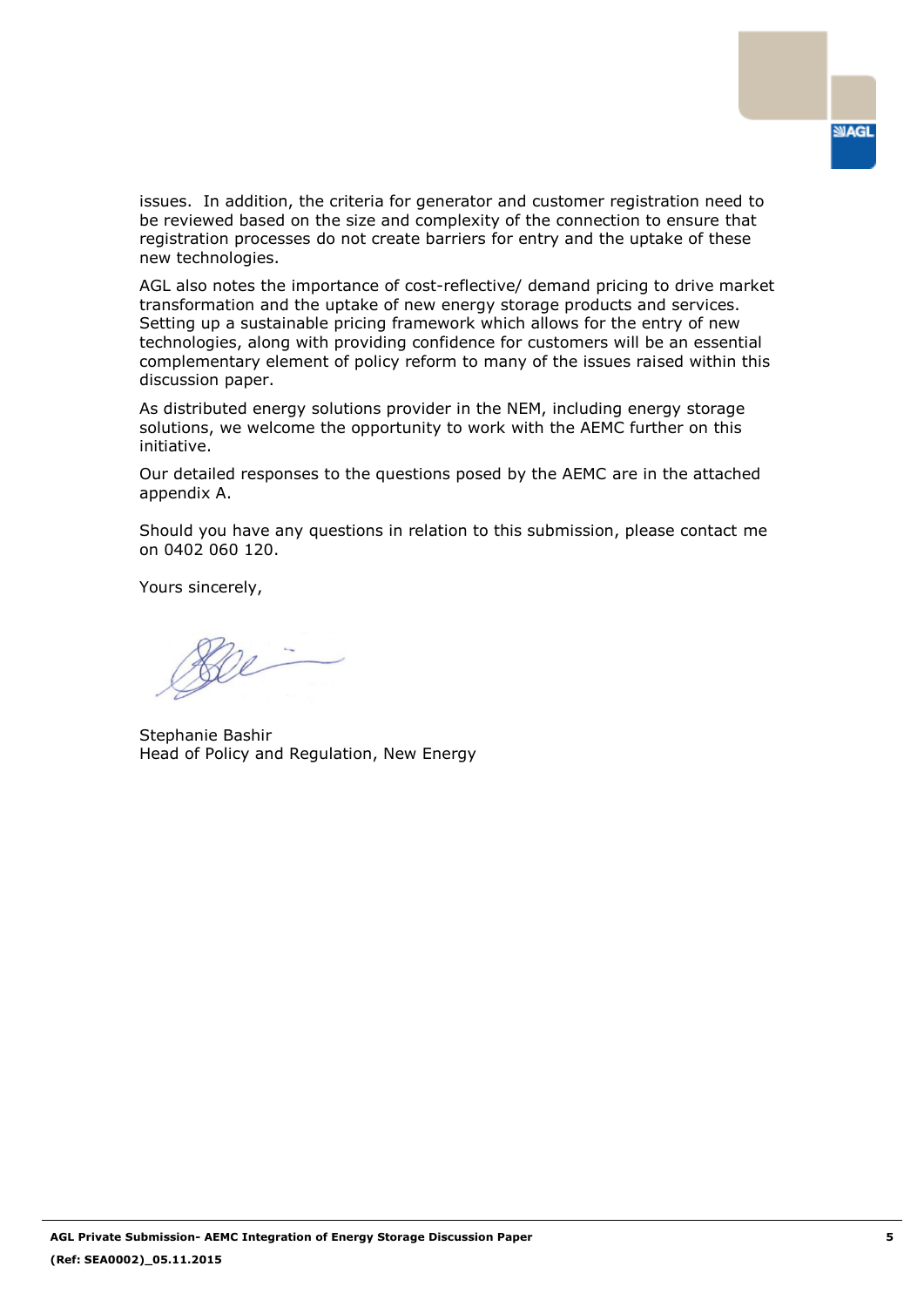**SIAGL** 

# **Appendix A**

# **End Users and aggregators using Storage**

#### **Consultation questions**

- Connection processes are new and still being implemented. Do you anticipate any issues with the connection process associated with storage?
- Do connection processes represent a barrier to storage? If so, what specifically is the issue?
- Should DNSPs be required to have a connection offering that separately addresses the connection of micro storage capability?

AGL notes that the AEMC introduced changes to Chapter 5, including Chapter 5A, of the NER in October 2014, which aimed to increase the flexibility provided to generation connecting to the grid, particularly micro Embedded Generation (EG). We believe that the past year has provided sufficient time for Network Businesses to implement an efficient and transparent arrangement for grid connection, which meets the NER requirements.

However, we do not consider that the connections process implemented by Network Businesses are as efficient and transparent as they should be, specifically with respect to the connection of solar photovoltaic systems (PV Systems). Specifically, we are concerned that there is:

- information asymmetry and minimal incentives on Network Businesses to negotiate fair and equitable connection terms, particularly for commercial or residential systems which require (or opt for) a negotiated connection agreement;
- insufficient regulatory arrangements which prevent Network Businesses taking on a gatekeeper function for contestable markets in which they also wish to compete. As a result, we believe that no suitable incentive exists which encourage, or require, Network Businesses to improve their connections processes, only recover efficient costs, or implement network requirements which support EG uptake; and
- minimal compliance and enforcement management provisions in the NER with respect to the grid connection process, which provides suitable incentive to Network Businesses to generally meet their obligations and requirements.

AGL agrees that the existing EG connection process set out in the NER should be sufficient for application to storage, taking into account the difference in technical and/or safety requirements applied by Network Businesses. However, we note that the above concerns need to be addressed to ensure that the connections processes for all forms of EG is consistent, transparent and efficient across NEM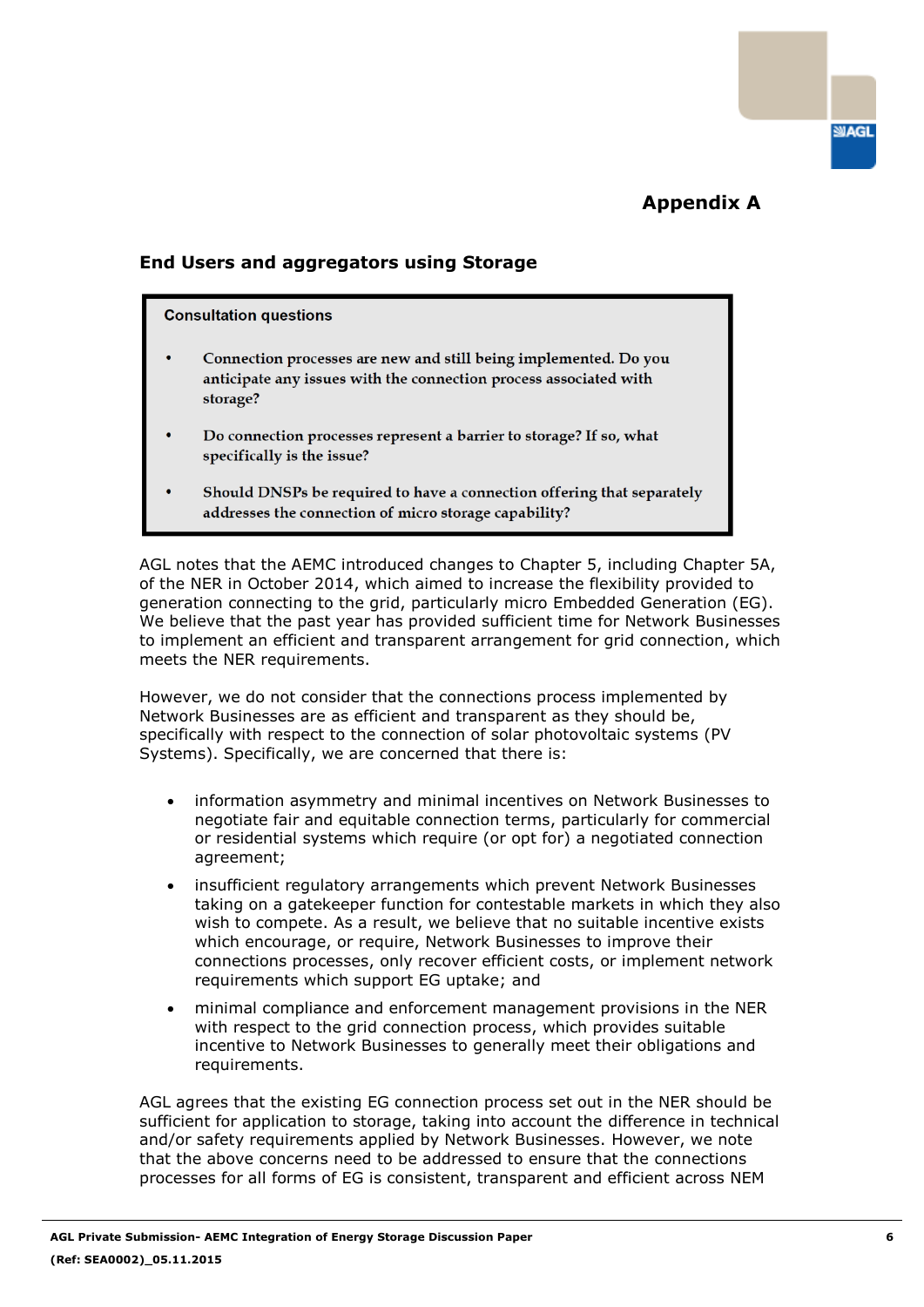

jurisdictions. AGL believes this is particularly important for retail customers seeking to install storage which, will be more technically complex and therefore will likely be assessed with greater rigour.

AGL notes that Network Businesses currently apply the same connection process and regulatory arrangements to all retail customers, irrespective of whether the customer is seeking to install exporting and non-exporting systems. We believe this introduces unfair risk, cost and installation delays to customers, and that only systems which pose an impact to the network's infrastructure should be assessed.

In particular, we point out that there may be a tendency to treat AC-coupled storage as an additional inverter and therefore apply a greater stringency in the requirements for such connection. This is because Network Businesses could argue that storage may be used by customers as a tool for arbitrage (i.e. buying from grid at low prices and selling back at high prices) or as a large-scale depository when combined with solar (i.e. consuming minimal electricity generated, storing all surplus electricity generated and selling back this additional energy during times where market prices are high). Networks could argue that the effect of such customer use would put strain on network assets during times of peak loads and as such, they currently either augment their Network or require customer's to reduce their system when connecting to the Grid.

However, AGL points out that the economic incentive for storage by retail customers centres on the ability to draw on the various value streams it provides, by maximising self-consumption and minimising exports. This is because the cost to generate and/or consume storage electricity would, in the majority of cases, be cheaper than drawing on grid-supplied electricity. As such, a retail customer who installs storage, in reality, would be complementing their local Network Business by reducing their dependence on the grid and its infrastructure. In other words, by installing storage, the customer reduces their demand, and therefore the overall burden on the network system.

Further, we believe that storage should be considered by the NER as a distributed energy resource (DER) tool which contributes to network stability. Therefore, we encourage the AEMC to acknowledge that a customer with storage only has the incentive to export when being paid for the service. The primary beneficiary/customer for retail customer export will be Network Businesses and as such we consider that Network Businesses should be more flexible with their connection requirements and provide a support provision within their connection agreement.

AGL believes that Network Businesses should provide retail customers who choose to export and therefore reduce their own generation demand with a suitable market-based FiT. This would promote the National Electricity Objective by encouraging greater efficiency in market investments and operation, which are in the long term interest of customers.

AGL also considers that the NER should set out the requirements for a separate connection standard for storage in the NEM. This is necessary to address the complexities of storage, including the different connection requirements (technical and safety), which are more apparent compared to other forms of EG.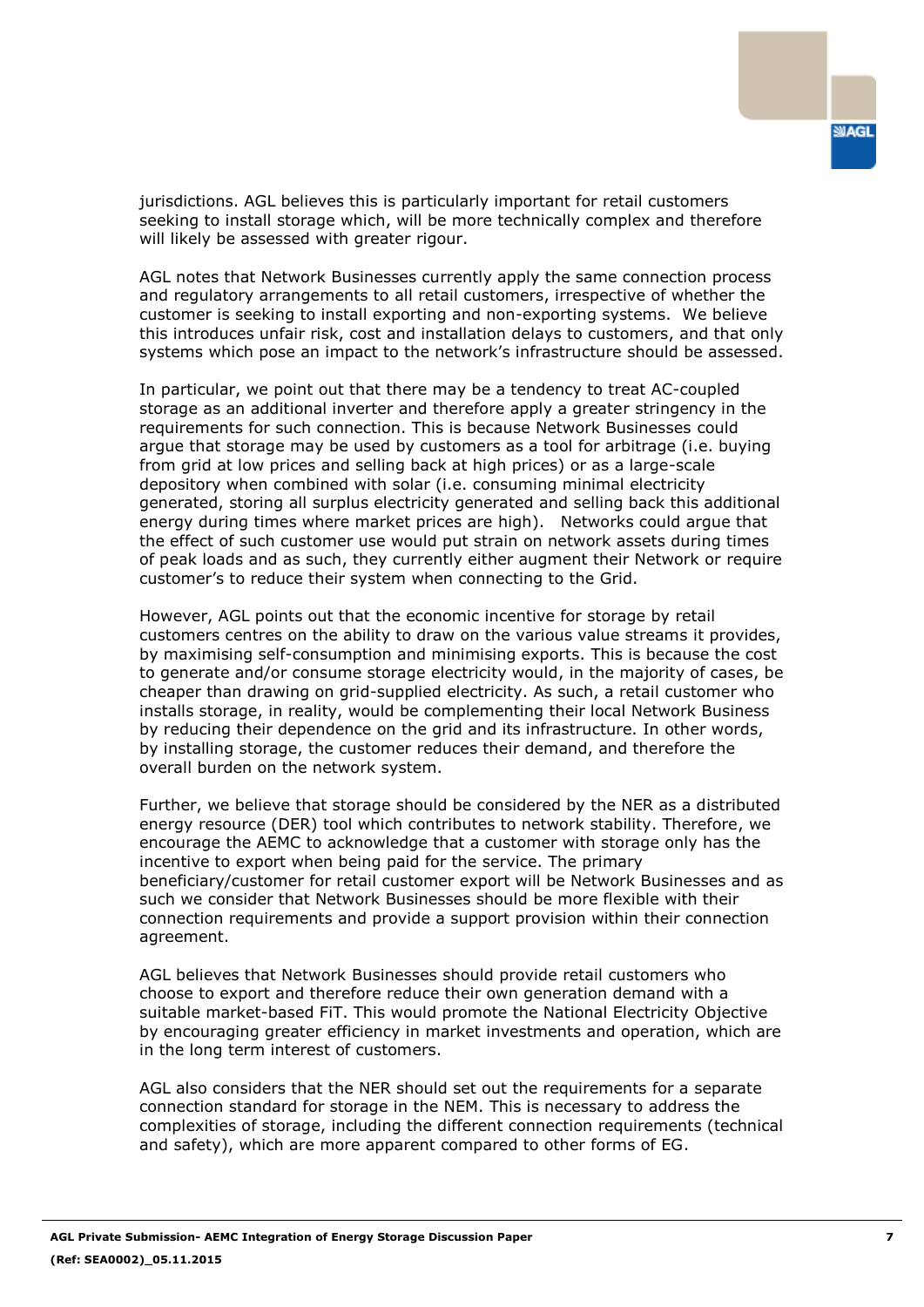

This connection standard should also link to a purpose-designed Australian Standard (once developed) which sets out minimum installation guidelines, safety and technical requirements, grid protection requirements and supports a broad range of storage architectures.

AGL acknowledges that AS4777 applies to all grid connected inverter energy system, including storage. However, we consider that this standard is not specific enough across technologies and therefore a standalone battery standard is required to provide industry with certainty on the requirements for storage.

**Consultation questions** 

Do connection costs represent a significant barrier to storage? If so, what specifically is the issue?

No – connection costs do not represent a significant barrier to storage where they are applied efficiently. However we note that there are other financial costs that impact on the installation of storage. For example, if a retail customer adds battery storage to an existing PV system, an inverter upgrade may be necessary.

The new AS4777 requirements introduced in September 2015 would therefore be applicable and may impact on the customer's ability to add storage either because the:

- network imposes a manual connections process which sets out cost prohibitive requirements; or
- cost of the new inverter outweighs the value of storage to the customer.

These same impacts and the application of AS4777 will also apply to new combined solar/storage installations and standalone storage.

### **Consultation questions**

Would a separate industry standard for the connection of small or micro storage assets to a distribution network be appropriate? If so, what should be included?

As our response to the previous question, based on the complexity associated with storage, AGL's preference would be for an industry wide connection standard to be mandated across the NEM – this would improve awareness of the process and general requirements across jurisdictions.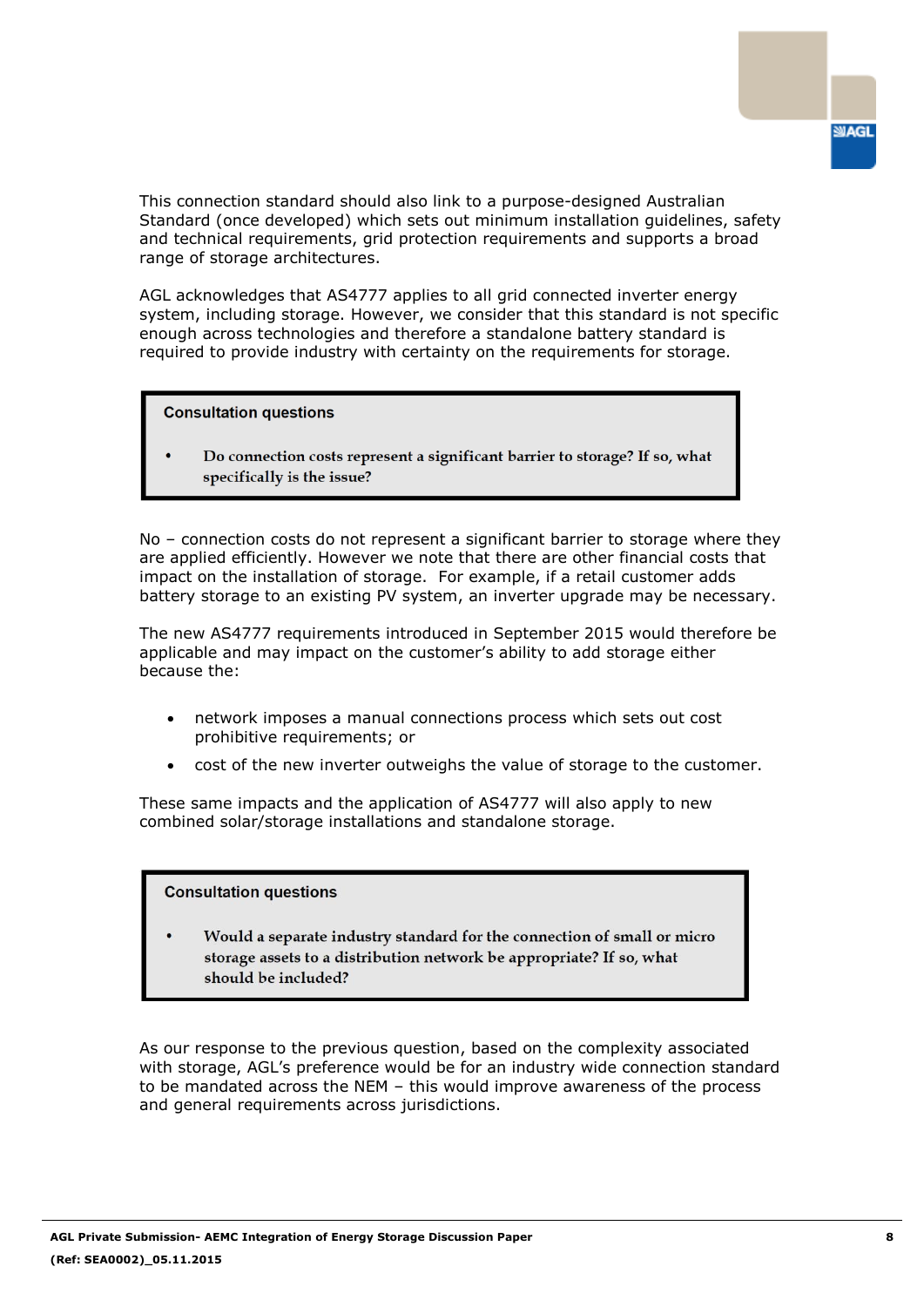### **Retailer Authorisation and Aggregator**

It is clear that storage technology challenges the traditional model of electricity retailing, and indeed the traditional and established regulatory framework that applies to electricity retailing. Despite the challenge to established energy market principles, AGL strongly supports the development and innovation of new products and services in the energy market.

Under the National Energy Customer Framework, providers that sell energy to a person or business for use at premises are required to hold a retail authorisation or an exemption from the AER. It is important to note that this framework applies to providers that "sell energy"; this can take many forms and not all forms of technologies involve the sale of energy. Indeed, storage may or may not involve the sale of energy in particular circumstances. With respect to storage involving the sale of energy, AGL considers an exemption rather than a retail authorisation is the most appropriate means of regulation.

AGL's firm view is that it is not appropriate for businesses that are offering storage solutions to end users be required to hold a retailer authorisation. Retail authorisations are very rigid and do not offer the required flexibility for regulating non-traditional business models. Further, retail authorisations could be seen as a barrier to entry that may stifle innovation, and many of the obligations of an authorised retailer are not appropriate for storage providers and their customers.

AGL notes the AER's recent revised approach to the exemption framework, outlined in the AER's Draft (Retail) Exempt Selling Guideline (version 4 dated September 2015). AGL supports the AER's approach to regulating alternative energy sellers, including storage providers, through an exemption framework. In particular, AGL strongly supports the AER's finding that the exemptions framework is the most appropriate mechanism to regulate alternative energy sellers, as this will allow for a flexible principle-based approach to regulation that will be able to accommodate the rapid changes we expect to see in the energy market in the coming years. The regulation of providers must be underpinned by a principles-based. We believe this will facilitate the development of a smart and flexible regulatory framework that allows alternative energy selling business models to evolve and support a customer driven market, while maintaining a level playing field amongst all energy providers.

AGL submits that the following six principles should underpin the development of any regulatory framework that applies to storage businesses selling energy:

- Ensuring adequate and appropriate consumer protections and promoting informed consumer choice.
- Encouraging innovation in the energy market.
- Ensuring competitive neutrality to allow different products and services, and different providers within markets, to compete openly on their merits.
- Avoiding cross subsidies between consumers.
- Developing a nationally consistent approach with the implementation of both policy decisions and direction applied consistently across all states. This includes rules, industry guidelines and technical standards.
- Providing safe, secure, and reliable supply of energy to consumers on fair and reasonable terms.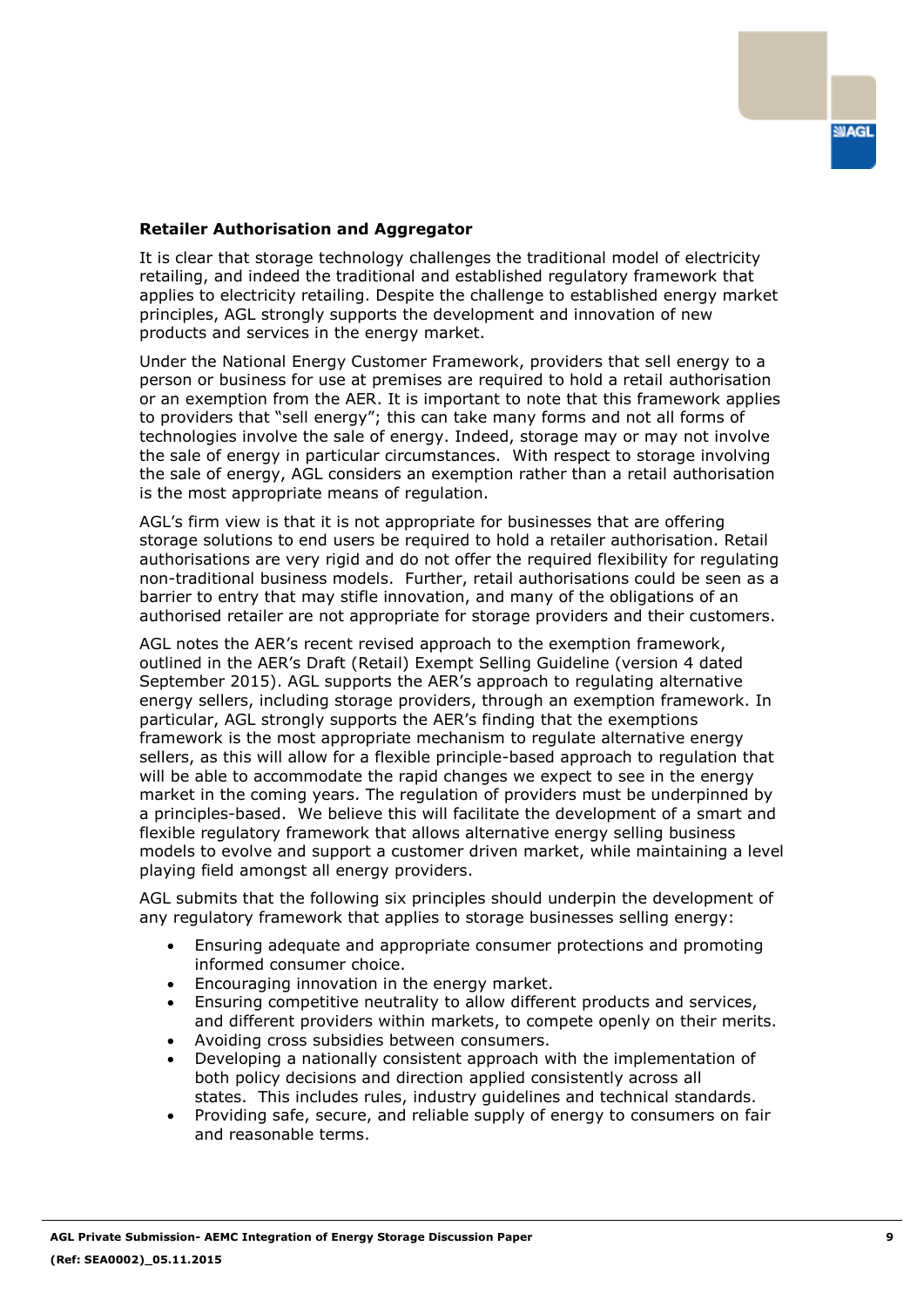#### **Consultation questions**

- Do storage systems have characteristics, either individually or in aggregate, that mean regulation through the retail exemptions framework set out above is inappropriate for the relevant value stream? For example, there is no limit on the number or size of generating units a small generation aggregator can aggregate and so sell into the wholesale market. Does this present a concern?
- Aggregating parties would be required to register with AEMO if they intend to participate in the NEM. Will this provide any kind of barrier?

AGL does not hold concerns in relation to this point, because the definitions of small and large embedded generators are clearly defined in the NER and generators have a choice to become an aggregator and sell to the wholesale market.

Ultimately, it is the aggregator's choice to decide whether to obtain registration and therefore pay the associated market fees. Given the market is contestable, we agree that all aggregate parties, including small generators should have the ability to become a small generator aggregators.

# **Standards for the Installation, Connection and operation of storage devices**

### **Consultation questions**

Does standard AS 4777 represent a potential barrier to the deployment of storage by providers other than networks? What elements of the standard are problematic?

AGL strongly supports the AEMC's concerns that Network Businesses should not have an ability to control a customer's inverter energy system, including minimising the value that storage provides to retail customers by imposing onerous connection processes or through indirectly controlling the inverter system.

In our view, AS4777 should only set out the technical and safety specifications of inverter systems for grid connection purposes. However as currently published, the standard has the ability to implicitly mandate the voluntary AS 4755 (i.e. a control framework for grid connections) standard. To do so would encourage anticompetitive attributes to the market, by enabling Network Businesses to control the demand response of inverter systems that are connected to their grid network. This would impact customer choice and limit the ability for parties to develop innovative offering to market.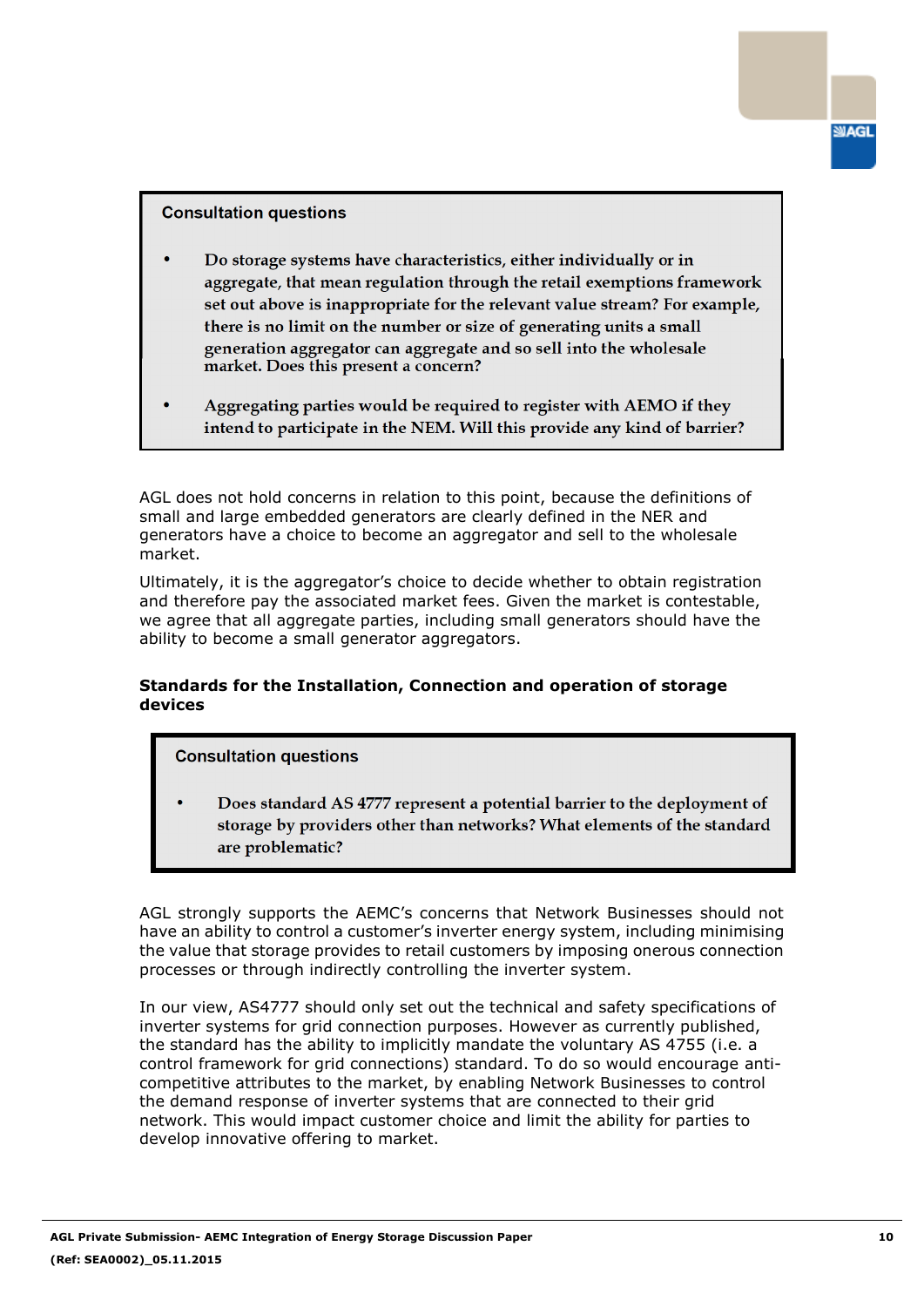

We believe that changes to the NER are required which obligates Network Businesses to notify a customer where a network load issue has been identified, and provide suitable financial compensation for the customer's lost value stream. Where this obligation cannot be introduced, the NER should restrict Network Businesses from alterations to a retail customer's inverter system (i.e. override AS4777 network control provisions).

**Consultation questions** 

- Should aggregators be able to offer FCAS? If no, why not?
- What are the technical or data requirements that would need to be addressed?

Yes – small generator aggregators should have the ability to offer frequency control ancillary services, which is a type of non-market ancillary service. They already are liable for ancillary service charges, where they provide the service, so the NER restriction should be lifted.

**Consultation questions** 

- Do you agree with these preliminary findings?
	- Are there other issues which should be considered?

AGL broadly agrees with the AEMC's findings, particularly that:

- $\circ$  the existing connections process can accommodate storage applications;
- $\circ$  a new basic connection offering (i.e. an automatic connection approval for certain storage systems based on size) should be offered by networks, and the connection service model terms and conditions should be approved by the AER;
- o technical requirements for storage should be standardised, and that a new technical Australian Standard for storage should be developed. This would include a review of AS4777 and consideration on whether the standard provides networks too much control over inverter systems;
- o registration of a new small generator aggregator class for storage; and
- o small generator aggregators should be able to offer for FCAS.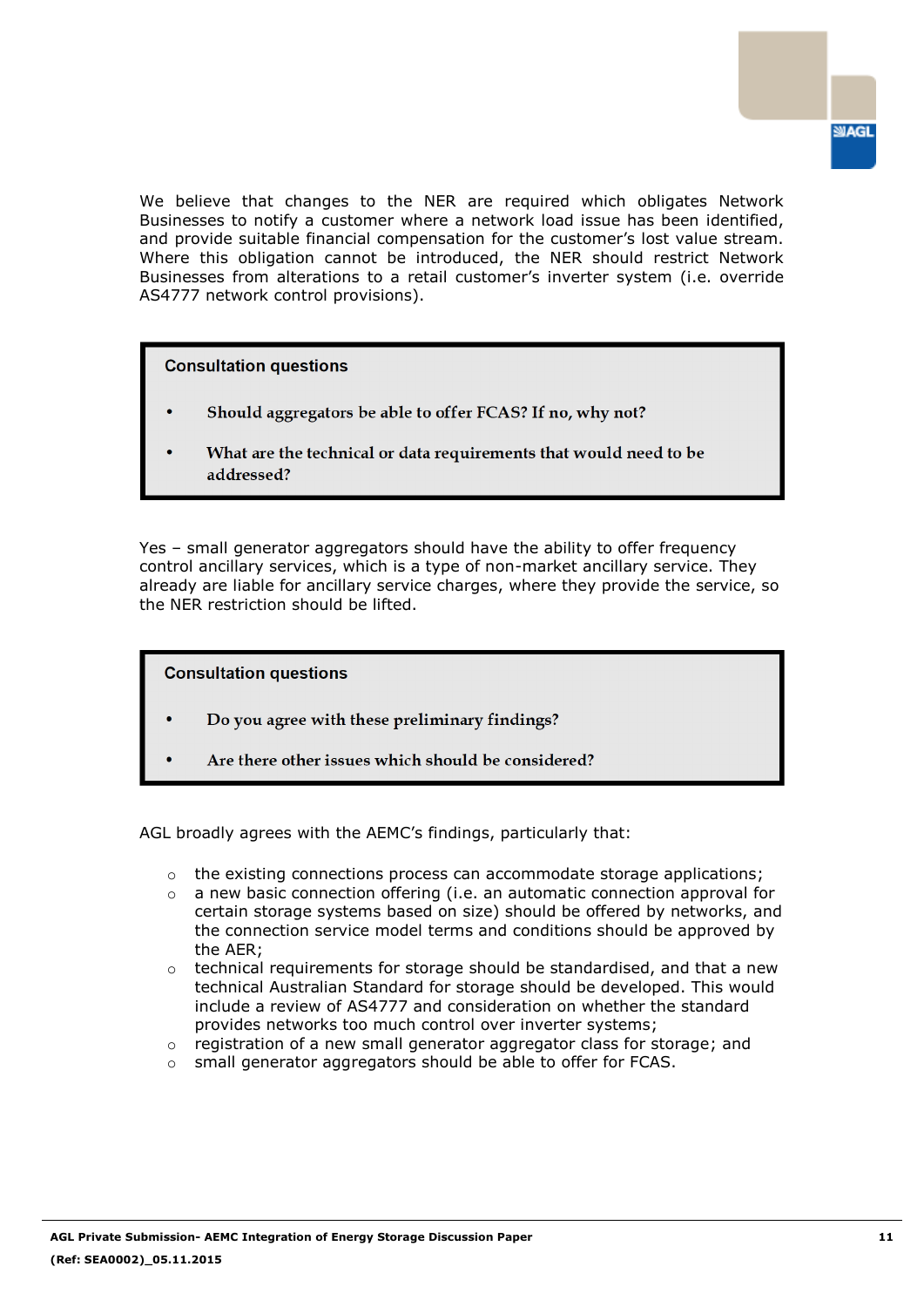# **The regulation of services provided by storage**

#### **Consultation questions**

- Do stakeholders agree that there may be tensions and ambiguities within the distribution service classification framework that would benefit from clarification?
- Do these issues relate in particular to the potential for development of competition in the provision of energy services from storage?
- How should network business-controlled storage on the network be regulated - as standard or alternative control, or other?

AGL believes that the AEMC has accurately assessed the distribution service classification framework and agrees with the AEMC on the likely classification of the different functions under the AER's regulation. That is, the use of energy storage to provide:

- 1. network support, an alternative to network augmentation in addressing network capacity or constraint issues, is a standard control service;
- 2. quality and reliability of supply where a network uses energy storage to manage voltage imbalance or other power quality functions would also be a standard control service;
- 3. any Market ancillary services used by AEMO should be an unclassified service; and
- 4. energy trading services are competitive and should also be unregulated and unclassified services.

The classification of these network services is predominantly to determine how a network business would recover its costs, namely how the revenue recovery is determined, what level of oversight and regulation is needed and which customers groups should be paying for the service.

Unfortunately, the AEMC preliminary findings suggest that networks can directly invest in energy storage for network support or for improving quality of supply as with other network assets despite one of its overarching principles being the development of competition in energy storage services. This flaw means that the service classification becomes a critical issue as the AER will need to assess the cost efficiency of a network's internal investments in energy storage despite there being a competitive market at hand.

In AGL's view, the costs of energy storage programs is largely uncontroversial if the regulatory framework is established that requires all energy storage services to be accessed through the competitive market rather than through in-house investments. This would ensure that any energy storage options are provided at the lowest cost with a greater range of possible industry benefits included.

As the investment costs are competitive and efficient then the service classification of energy storage becomes a secondary issue as the AER only has to regulate revenue recovery for the network, i.e. which customers should be paying for the service delivery?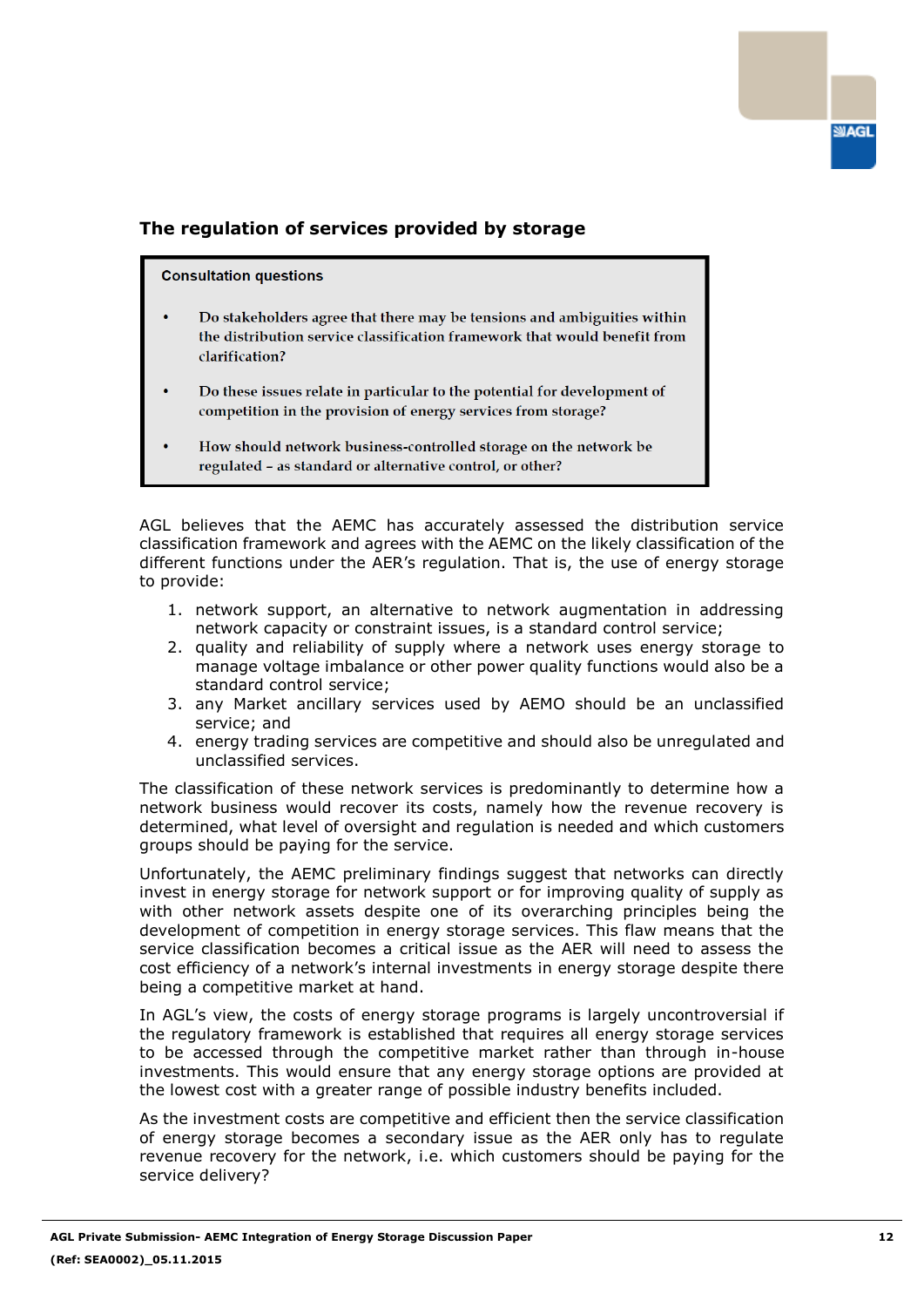#### **Network revenue regulation and energy storage**

The AEMC believes that there is potential for network businesses to utilise energy storage to provide an alternative to existing network asset augmentation, as well as a means for maintaining or improving service quality and reliability.

AGL agrees that there is significant potential for cost effective energy storage to be used to provide regulated energy services but does not believe this potential will be recognised if the AEMC persists with the current framework outlined in the discussion paper.

#### **Consultation questions**

- Do stakeholders agree that the current rules applicable to networks are capable of integrating storage?
- Is the incentive framework for distribution and transmission businesses creating any barrier to the deployment of storage where it is cost effective to do so?
- Given the relatively unproven nature of battery storage should it be treated differently to other assets?
- Are any of the timelines associated with regulatory processes likely to be problematic?
	- For instance are the lead times in the planning process sufficiently long to capture the value of an incremental storage solution as a substitute for traditional network investment?

AGL believes the AEMC should be examining the future delivery of energy storage services in relation to network businesses based on three objectives:

Incentivising the use of innovative non-network options;

- 1. Ensuring the services are delivered efficiently, which includes cost efficiency and integrating all potential benefits to industry; and
- 2. Developing a competitive market for energy storage.
- 3. The AEMC's approach of only utilising the current rules applicable to networks fails to meet these objectives.

#### **Incentives**

AGL recognises the AEMC made a rule change for the Demand Management Incentive Scheme in order to remove any network bias towards expenditure on network capital investment over non-network options because of the financial incentives for non-network options including energy storage solutions were limited.

This rule change will provide some financial incentives for networks to use nonnetwork options. However, although distribution businesses will always be the decision makers with regard to whether a network or non-network option provides the most efficient solution to address a constraint on their networks, it is pertinent to query whether they are well placed to provide possible non-network solutions.

AGL believes if these energy storage services are produced in-house as part of a network's capital investment program then the options likely considered and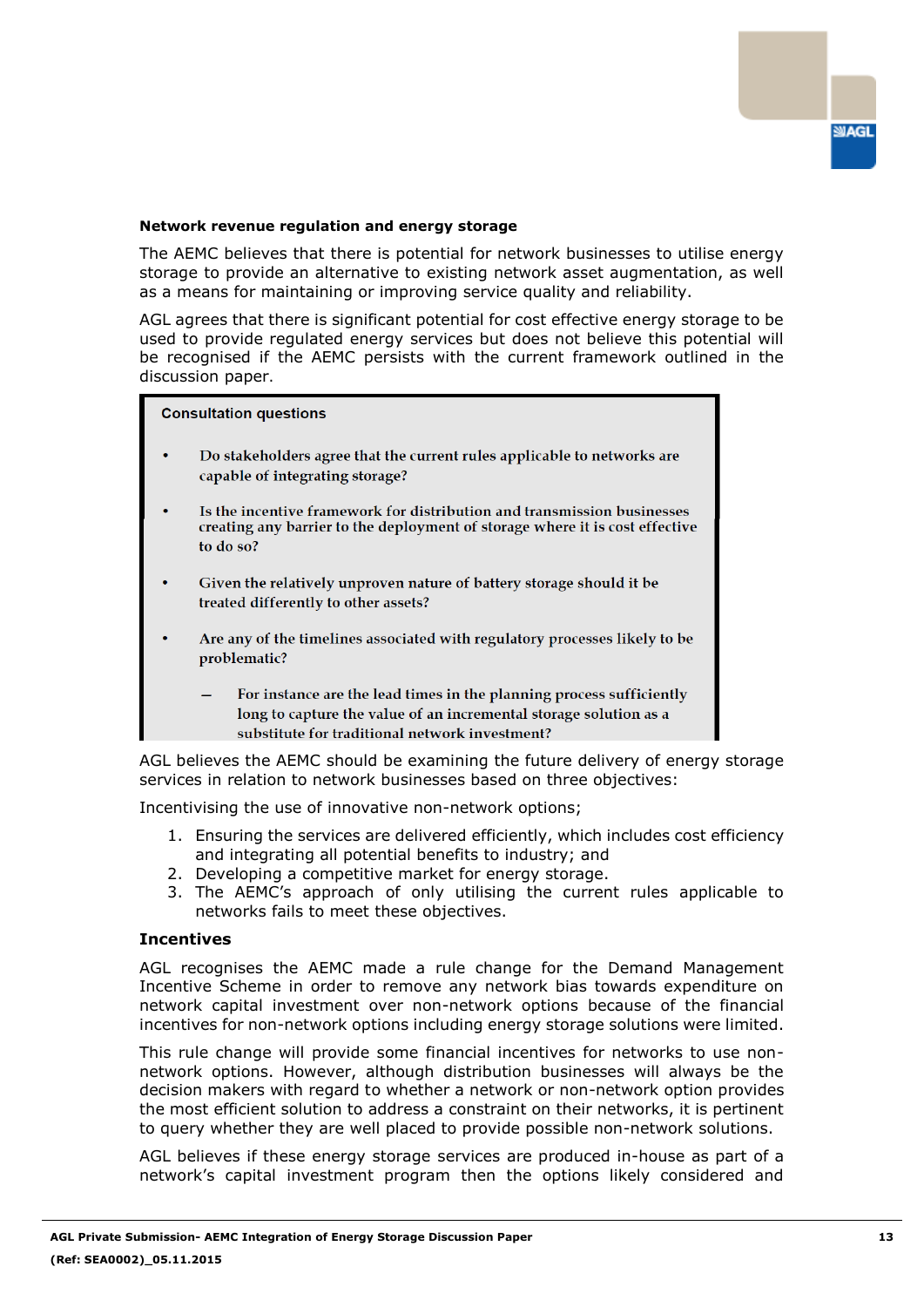implemented by the networks will be largely generic and lacking innovation. This is to be expected when a business has little day to day experience with a new product.

### **Efficient delivery**

The AEMC recognises that there will be a competitive market for energy storage products so it must recognise that there will be other parties in a position to provide services at the grid level at a competitive cost to the distribution businesses.

We note the AEMC's underlying expectation that network businesses will, in their day-to-day operations, consider the most efficient means of delivering regulated services. AGL does not agree with this expectation as given the existing regulatory framework, Network businesses currently explore options that are directly available to them and price their services on this basis.

More importantly, an energy storage option, even for network support purposes may also provide a range of additional benefits to consumer, retailer, network or wholesale market participant that the distribution business may not be aware of or cannot access easily. A successful non-network option will capture and assess these benefits in conjunction with cost of delivery.

### **Competitive market**

The AEMC has designated use of energy storage beyond the meter as a competitive market and therefore can only be conducted by a network through associated, ringfenced entities.

However, it has proposed that the regulated networks do not have to access a competitive market for energy storage before the meter. This seems incongruent with the treatment of other contestable services such as metering and is reliant on network business behaviour to avoid the many issues we've outlined above.

### **DNSP ring fencing guidelines and their applicability to energy storage**

AGL strongly agrees with the AEMC that it will be very important that strict ringfencing provisions are in place for network businesses looking to set up separate entities to install storage behind the meter. These provisions must prevent any ability of the network to favour affiliated businesses or provide advantage to the affiliate in areas like connection processes. Strong enforcement and compliance obligations will also be required to give the market confidence that a level playing field is being maintained. This is also applicable to transmission businesses looking to enter contestable markets.

#### **Consultation questions**

Would current ring fencing guidelines address any concerns about a TNSP being able to impact the wholesale market or does storage raise unique issues? If changes are required, what are they?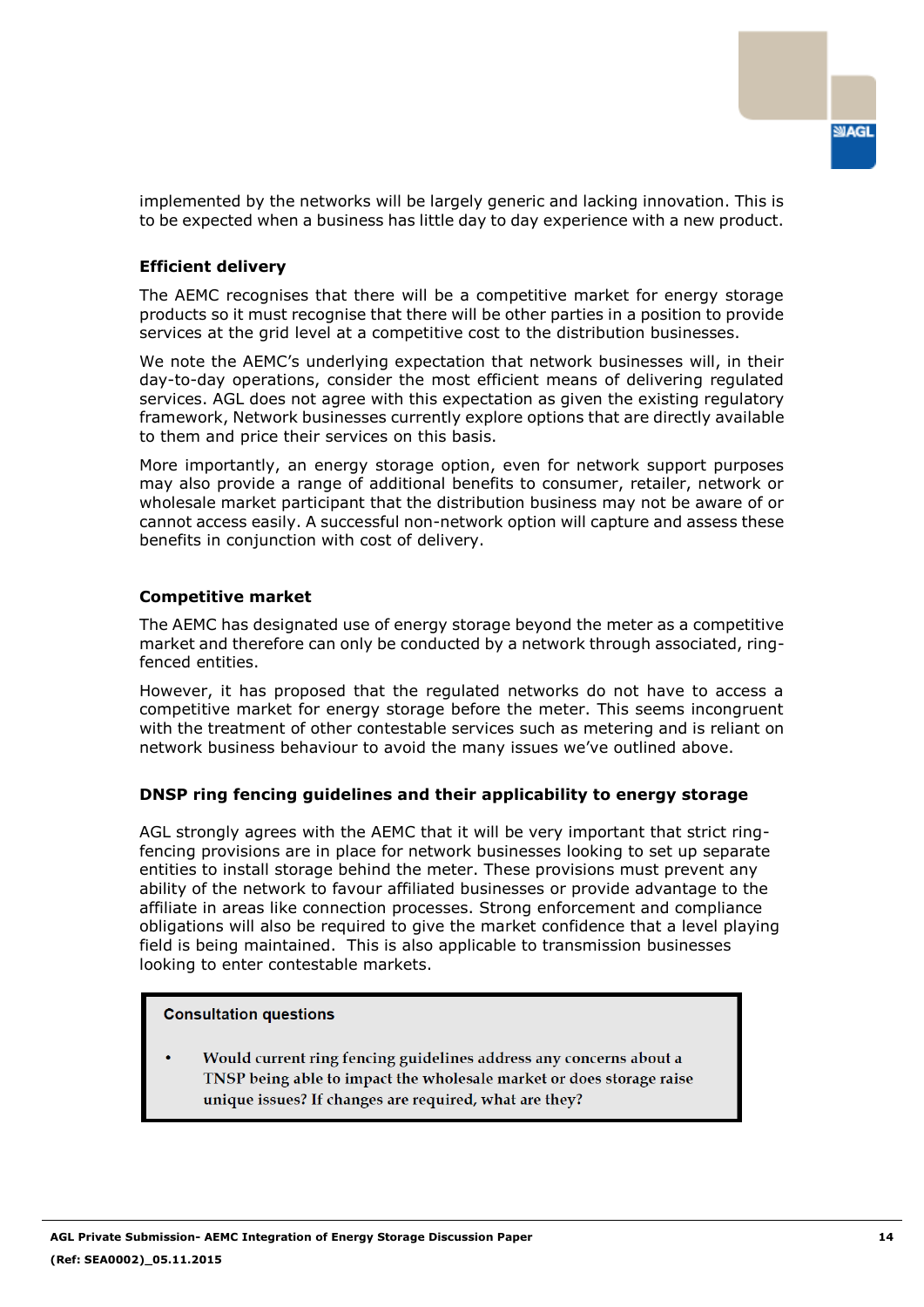#### **Consultation questions**

- What will be required in the ring fencing guidelines to maximise the benefit of network use of storage?
- What will be required in the ring fencing guidelines to minimise a network business's ability to unduly impact a contestable market?

AGL is of the view that the regulatory framework and market arrangements must promote customer choice and provide a level playing field for market participants.

In conjunction with this principle, AGL therefore concurs that networks:

- should not be able to install storage behind the meter unless they do so through associated entities; and
- such associated network businesses must adhere to strict ring fencing provisions if they wish to participate in the competitive market.

However, AGL believes that these principles should be extended to all storage activities and not just limited to behind the meter investment.

The provision of energy storage services at the grid level should occur on an open and competitive basis to maximise the efficiency of network investment.

Efficient delivery of energy storage should primarily occur through an open competitive market, and any incentive to deploy such activities should be either completely avoided or implemented such that it does not stifle innovation and the development of lowest cost solutions.

The lack of a competitive process means that any solution will be limited to options that are available to or chosen by the network, and will be priced only on the basis of the cost to the distribution business of providing that service.

Although distribution businesses should always consider energy storage for network management solutions as an alternative to traditional network investment, they should not be allowed as monopoly businesses to utilise their regulated funding for technologies and offers to customers for non-network solutions. This is contradictory to the AEMC's Power of Choice recommendation to ensure that demand side technologies and services are provided under a competitively neutral basis, which is fundamental for customer choice and ensuring customer engagement and participation.

Clearly, the development of storage service options by distribution businesses at the customer level would see a reduction in customer choice in technology and energy supply options, as customer options may be restricted through monopoly arrangements relating to mandated demand management activities.

We strongly support the establishment of a nationally consistent ring fencing guideline, developed and enforced by the AER, to address the structural and financial separation of Network Businesses wishing to participate in contestable markets. AGL believes also that ring-fencing should apply to access and use of information (customer and network data) that is collected and maintained for the purposes of network operation from being used to support contestable activities by network businesses. This arrangement will ensure that competitive neutrality between market participants is maintained.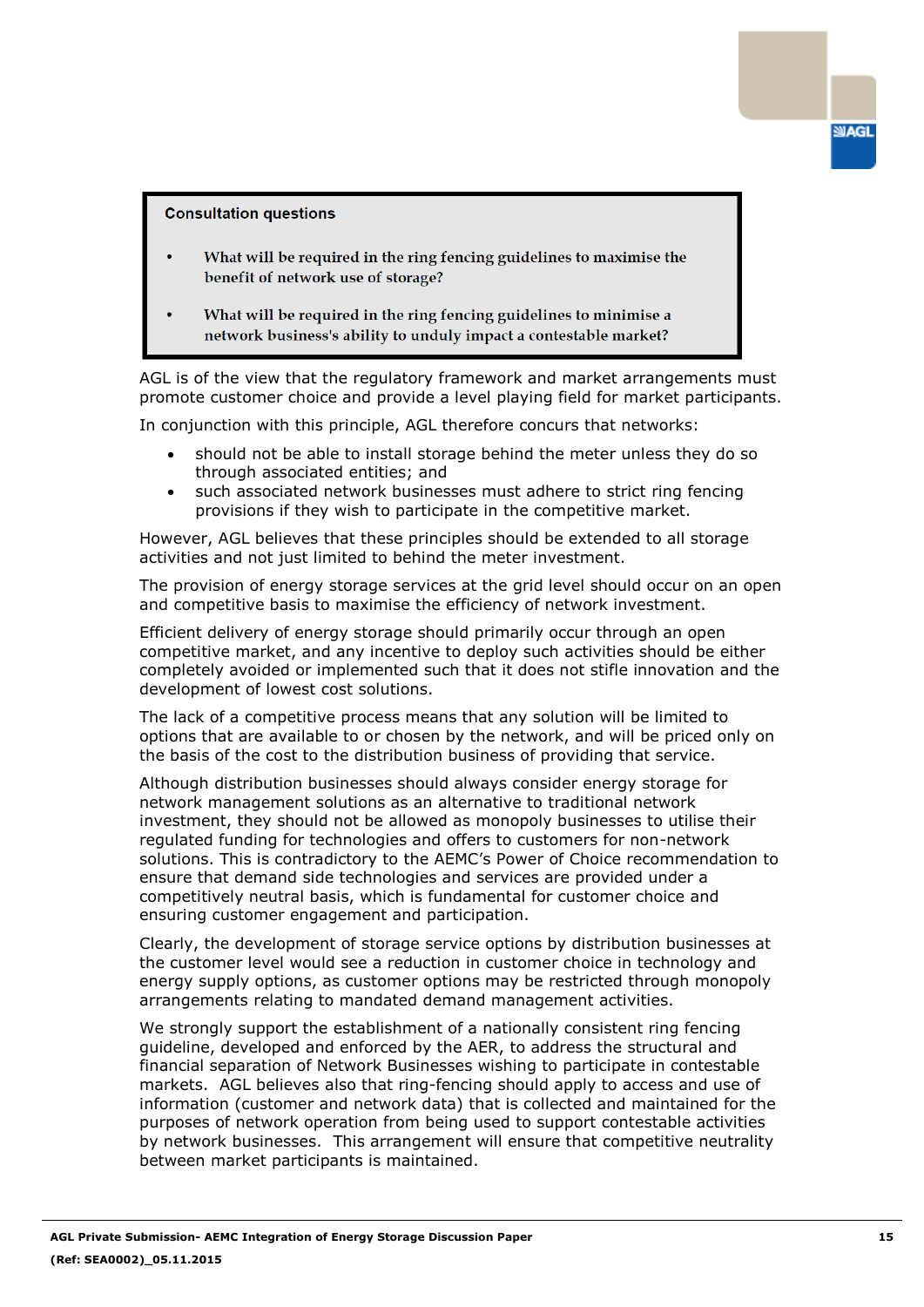We recommend that once these arrangements are in place, that there is a compliance monitoring arrangement in place.

AGL also agrees that the existing network planning requirements and investment tests should lead network businesses to consider storage as an alternative to traditional network solutions. However, AGL is of the view that:

- For the purposes of network regulation, storage should be considered a contestable service;
- Storage services behind the meter should be excluded from any network regulated services existing or new;
- Market arrangements should promote customer choice while providing a level playing field for market participants;
- Storage at the grid level should be done through a competitive tender.

### **Ownership and Control**

#### **Consultation questions**

- Are the connection requirements that are being imposed by different distribution businesses for consumer- or retailer-controlled storage being used as a barrier? If so, how?
- Does the ongoing degree of control that is being required by distribution businesses for consumer- or retailer-controlled storage represent a genuine safety, security or reliability need, or is it more appropriately a network interest that should be negotiated or signalled through prices?

Although AGL acknowledges the improvements to the grid connection for embedded generation through the establishment of NER Chapter 5A, we consider that the process implemented by Network Businesses are inconsistent, inefficient and generally lack transparency. As a result, we note that a number of customer requests for solar across residential and business customers have been delayed and/or rejected/modified, in most cases without clear rationale from the network businesses. Although we believe that the connection process could apply to storage applications, we consider that further improvements are necessary to address these issues.

AGL also notes, that Network Businesses play a gate-keeper role for all grid connections for contestable services on their network. We believe this is inefficient and unfair, especially as a number of Network Businesses have acknowledged their interests in competing in these contestable markets. To remain as gate-keeper will provide Network Businesses with an unfair market advantage, and also introduces a level of bias in the processing of applications.

We therefore proposes that an independent gate-keeper, an existing authorised body, such as the Australian Energy Market Operator (AEMO) or Australian Energy Regulator (AER), should be appointed to administer and approval all grid applications, to ensure a fair, efficient and streamlined process for customers who seek to install embedded generation. We welcome the opportunity to work with the AEMC to further develop this proposed market role.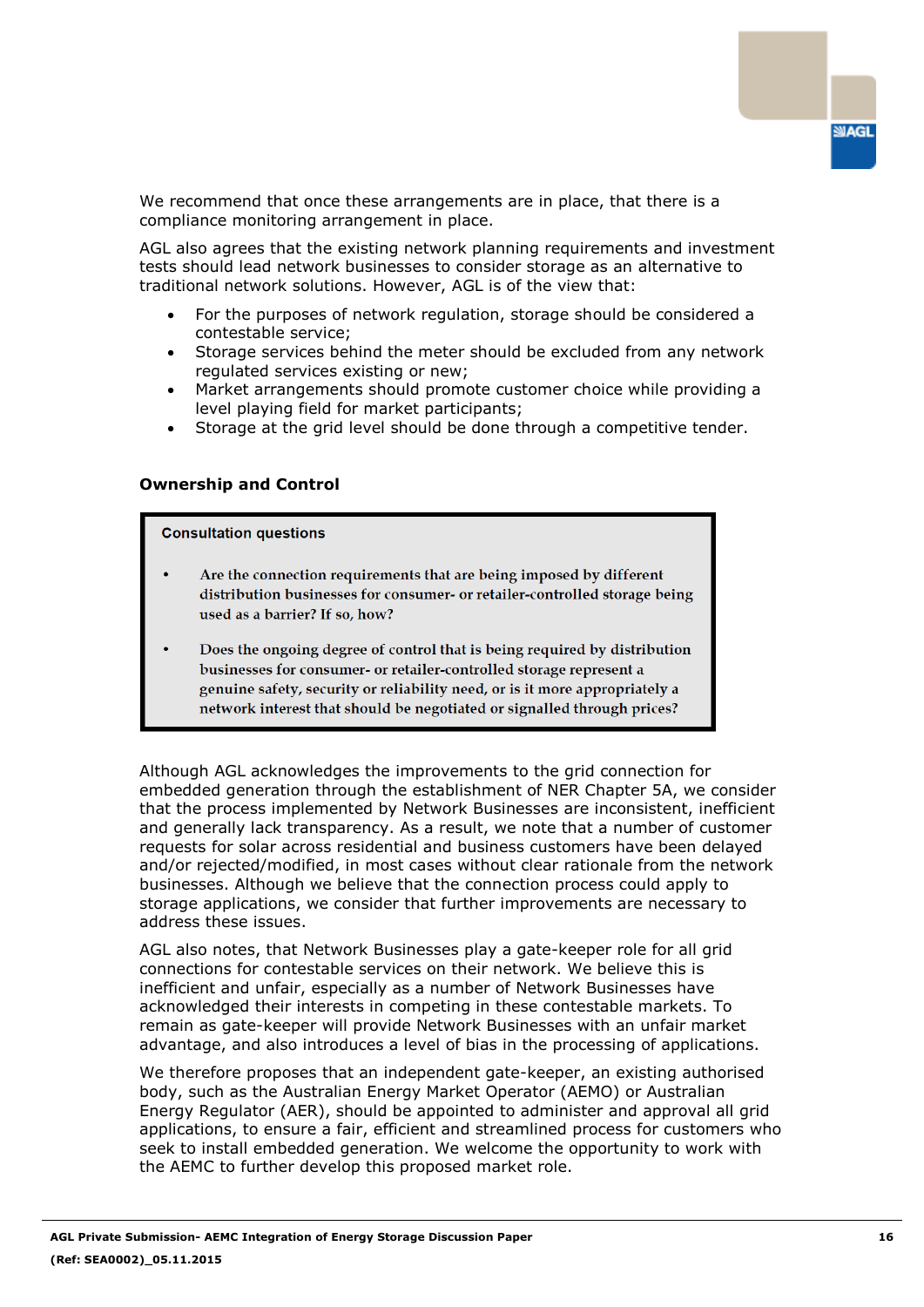Further, AGL also believes that an automatic approval threshold should be applied to connection applications which do not require network upgrade or augmentation works. We consider that this threshold for retail customers should be set at 5kW, and applied to all systems that meet the requirements set out in AS4777. Although we acknowledge that an increased penetration rate of solar PV may increase the risk to network infrastructure over times of peak load, these are generally few and far between. AGL welcomes the opportunity of Network Businesses to discuss alternative arrangements to address these risks, without impacting customer systems or reducing customer choice.

# **Competitive Neutrality**

AGL supports competitive neutrality as a first principle and we believe contestable markets should not provide an unfair advantage to any market participant. This is fundamental in order to focus on the long term interest of consumers.

- All parties, including Network Businesses, using private equities, should be able to compete openly on their merits to provide different products and services to customers within an open and transparent framework.
- However, interference by regulated network businesses will distort competitive markets, both new and existing, if allowed to draw on regulated funding for products and services behind the meter such as solar PV, battery storage, and other technologies.

As a result we strongly support the AEMCs preliminary findings particularly:

- Storage is a contestable service and participation of network businesses in this market must be done on a level playing field with other market participants. The market-led installation of storage is most likely to lead to efficient outcomes.
- It will be important to monitor the impact of ring-fencing requirements to ensure the vertical disaggregation of the electricity supply chain between regulated monopoly and competitive activities is maintained.

# **Storage at the wholesale electricity level**

### **Consultation questions**

- Is more clarity required in the definition of a 'generating unit'? If so, what changes would be necessary? How would such changes be necessary to preserve the registration requirements and eligibility criteria currently in place for generators?
- Are current registration requirements appropriate for storage that may be used both as generation and load? Should a person operating storage to both buy and sell electricity through the spot market be required to register as both a market customer and a generator?

#### **Definition**

AGL believes that a clearer definition of "generator" is required. A revised definition should take into consideration that centralised large scale source, which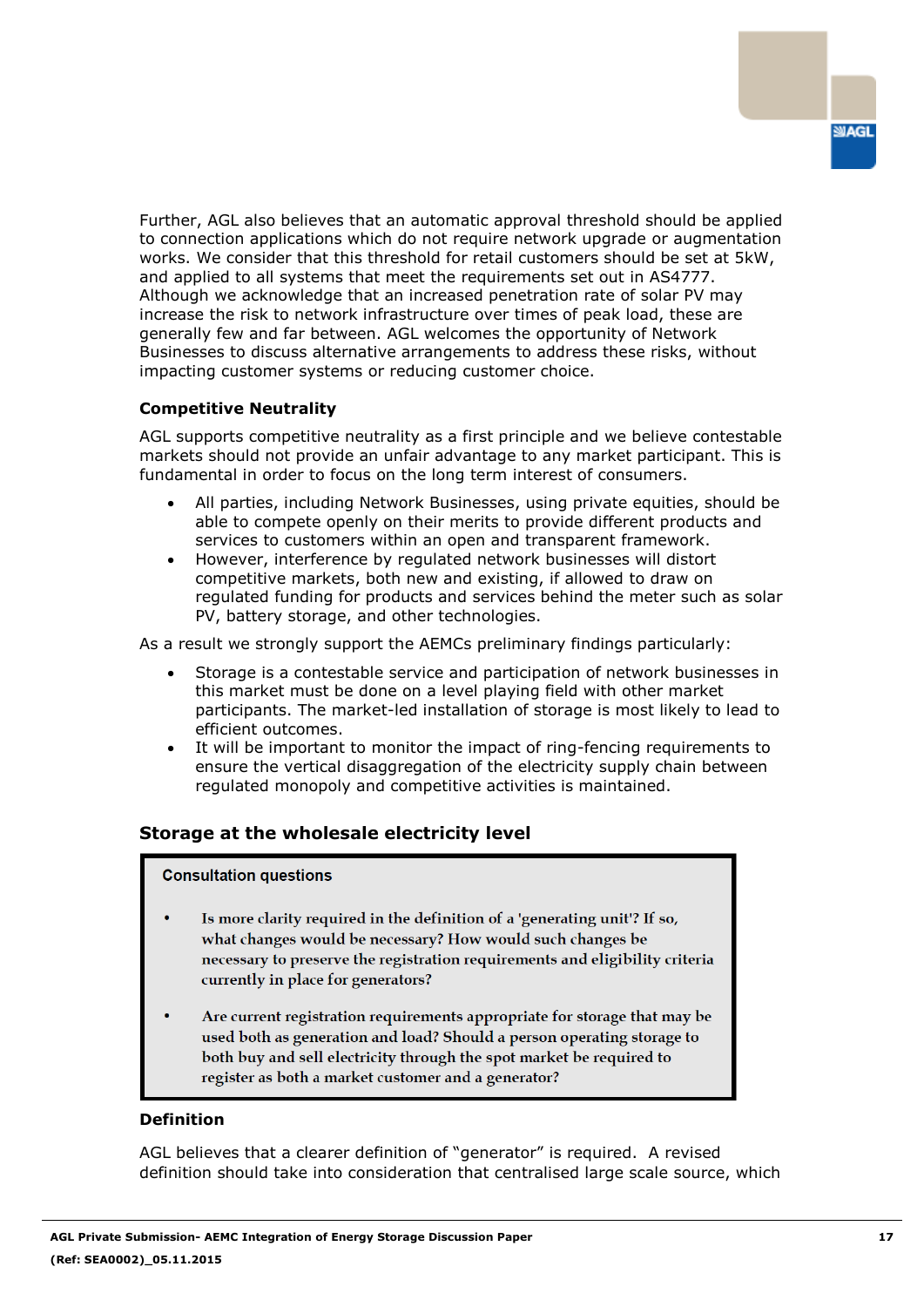

could be retired over time, as smaller scale distributed sources become more prevalent.

Without such a change, the application of associated terminology like 'generating units', 'aggregation of generating units', 'dis-patchable units' are likely to take on different meaning and create unnecessary complexity and confusion in the registration process.

#### **Non-Scheduled**

AGL believes it is important to ensure that as non-scheduled storage facility operating largely as an export device grows in volume and size over time, it does not distort the competitive market process for scheduled and dis-patchable units (i.e. when it has an impact on spot prices). However, the need for market transparency should be a balanced approach to avoid regulatory over-burden on data and reporting frequency. Additionally, any aggregated storage facilities of over 30 MW across NMIs should not be required to register as a scheduled generator as the aggregation is primarily for ease of settlement, not a coordinated dis-patchable unit.

### **Generator Classification, Exemptions and Registration**

As indicated earlier, AGL believes that current registration process is skewed towards larger and medium size generating units. The current classifications process and criteria for a generator may not be "fit-for purpose" and onerous for a storage device. For instance, all generators must go through a detailed technical assessment with significant submissions of data and modelling requirements either to AEMO or network service providers. While AGL is not advocating a less rigorous technical assessments, there is certainly room for a review of the process to ensure any unintended barrier is removed for smaller devices which has lesser impact on the power system and market outcomes. Any inefficient assessment will increase cost and regulatory burden and hence on the uptake of emerging storage facilities.

#### **Consultation questions**

- Do you see any issues with the current connections framework? For storage as a generator? For storage as a load?
- Do performance standards represent a barrier to storage connection? For storage as a generator? For storage as a load?

As per previous responses, we believe that the current connection process has been based on connecting large generation units or large customers which is complex and requires simplification. The current process and approach is not likely to facilitate uptake of smaller storage facilities with added confusions over jurisdiction control over the technical and connection requirements. This should be addressed on a national basis removing inconsistencies and inefficiencies.